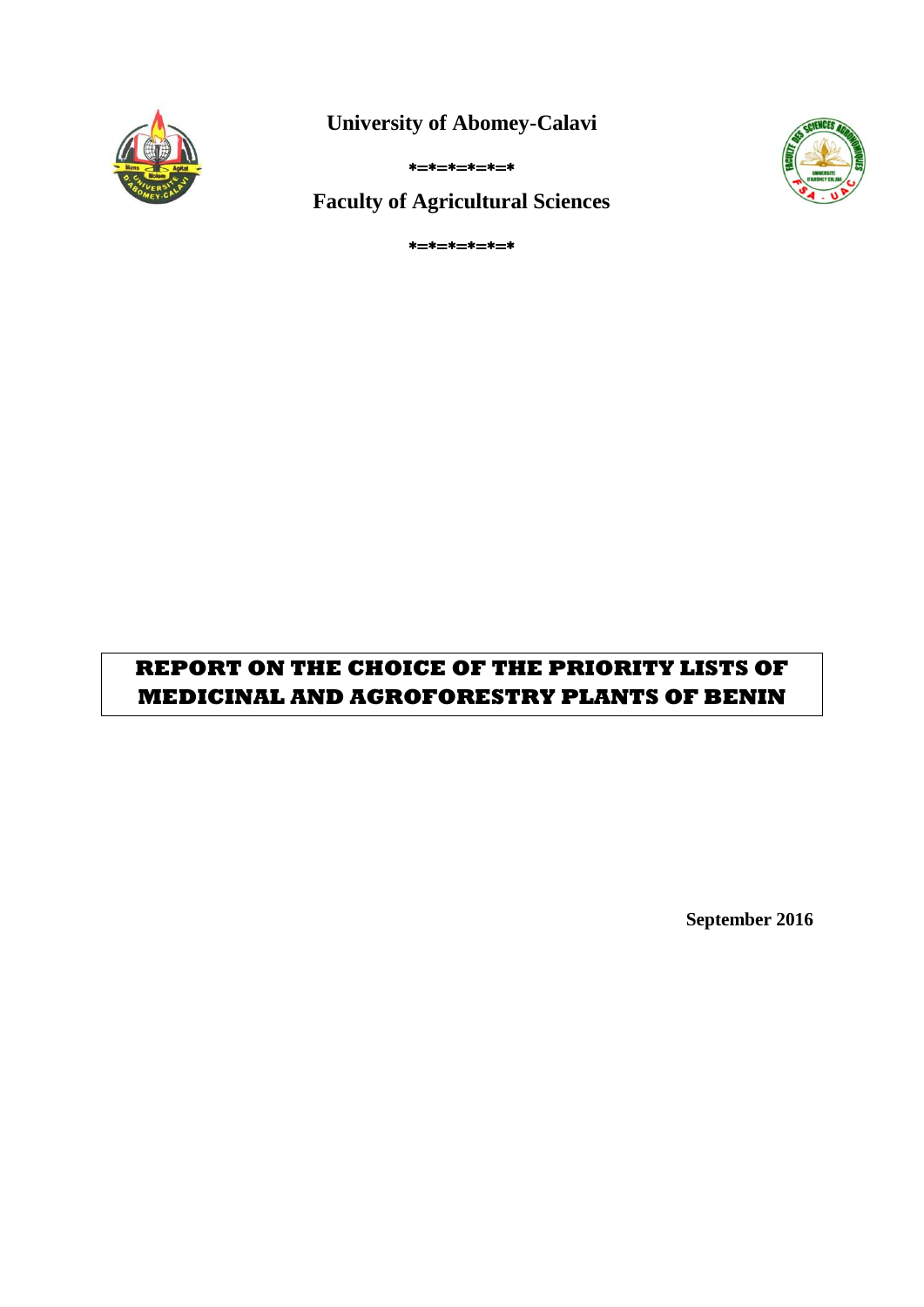#### **Content**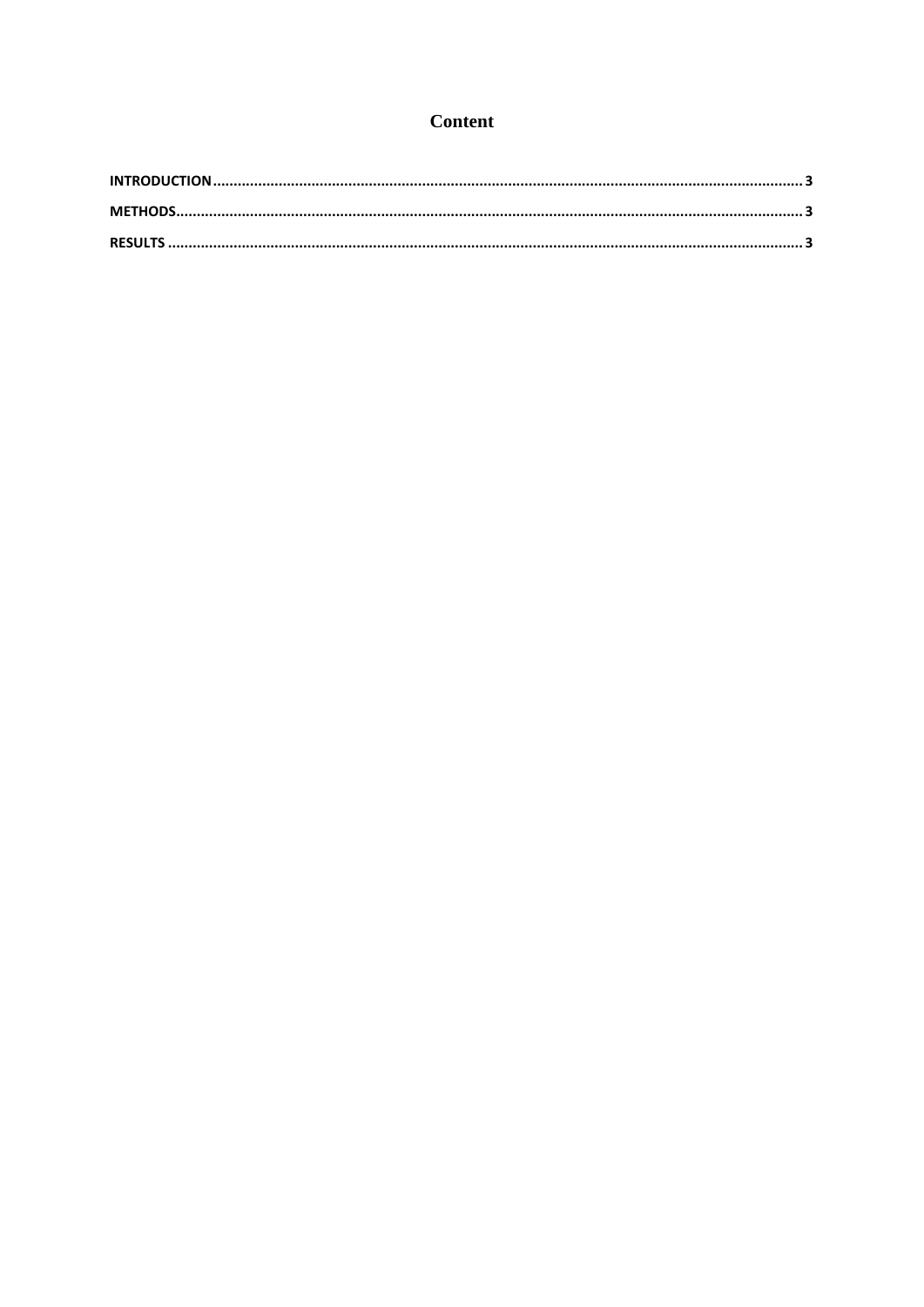### <span id="page-2-0"></span>**Introduction**

In the framework of the national project funded by European Union (EU) through the program of Biodiversity Information for Development (BID), managed by the Secretariat of the Global Biodiversity information Facility (GBIFS) to address priorities of Benin on data mobilization to advance knowledge on the distribution and modeling of medicinal plants renowned to heal malaria and agroforestry species, staple food and source of income for populations of Benin, the national partners of the project met on  $14<sup>th</sup>$  June 2016. We planned the activities of the project and decided on how to achieve the priority lists of targeted plant species. The methods used and results obtained are presented below.

## <span id="page-2-1"></span>**Methods**

Two categories of plant species are considered in the BID national project. They are agroforestry and medicinal plants. First, we asked partners of the project working in biodiversity conservation field (researchers, academics, NGO members, conservators) to provide lists of species belonging to the above two categories of plants. Second, for each category of species, the provided lists were combined to select ten priority families.

#### <span id="page-2-2"></span>**Results**

As for medicinal plants, we considered the level of scientific knowledge, personal experience, and other relevant information provided by partners about the species. Taking this into account, the contribution of the project partners and resource persons led us retain the following ten families of medicinal plants renowned in healing malaria: *Anacardiaceae, Apocynaceae, Combretaceae, Euphorbiaceae, Leguminosae-Caesalpinioideae, Leguminosae-Mimosoideae, Leguminosae-Papilionoideae, Loganiaceae, Poaceae, Rubiaceae*. The complete list of accompanying species is in **appendix 1**.

Regarding agroforestry plant species, taking into account the scientific knowledge, socioeconomic importance, personal experience, and other relevant information provided by partners, the ten agroforestry plant families retained are as follows: *Malvaceae, Arecaceae, Clusiaceae, Convolvulaceae, Dioscoreaceae, Leguminosae-Caesalpinioideae, Leguminosae-Mimosoideae, Moraceae, Sapotaceae, Sterculiaceae*. The complete list of accompanying species is in **appendix 2**.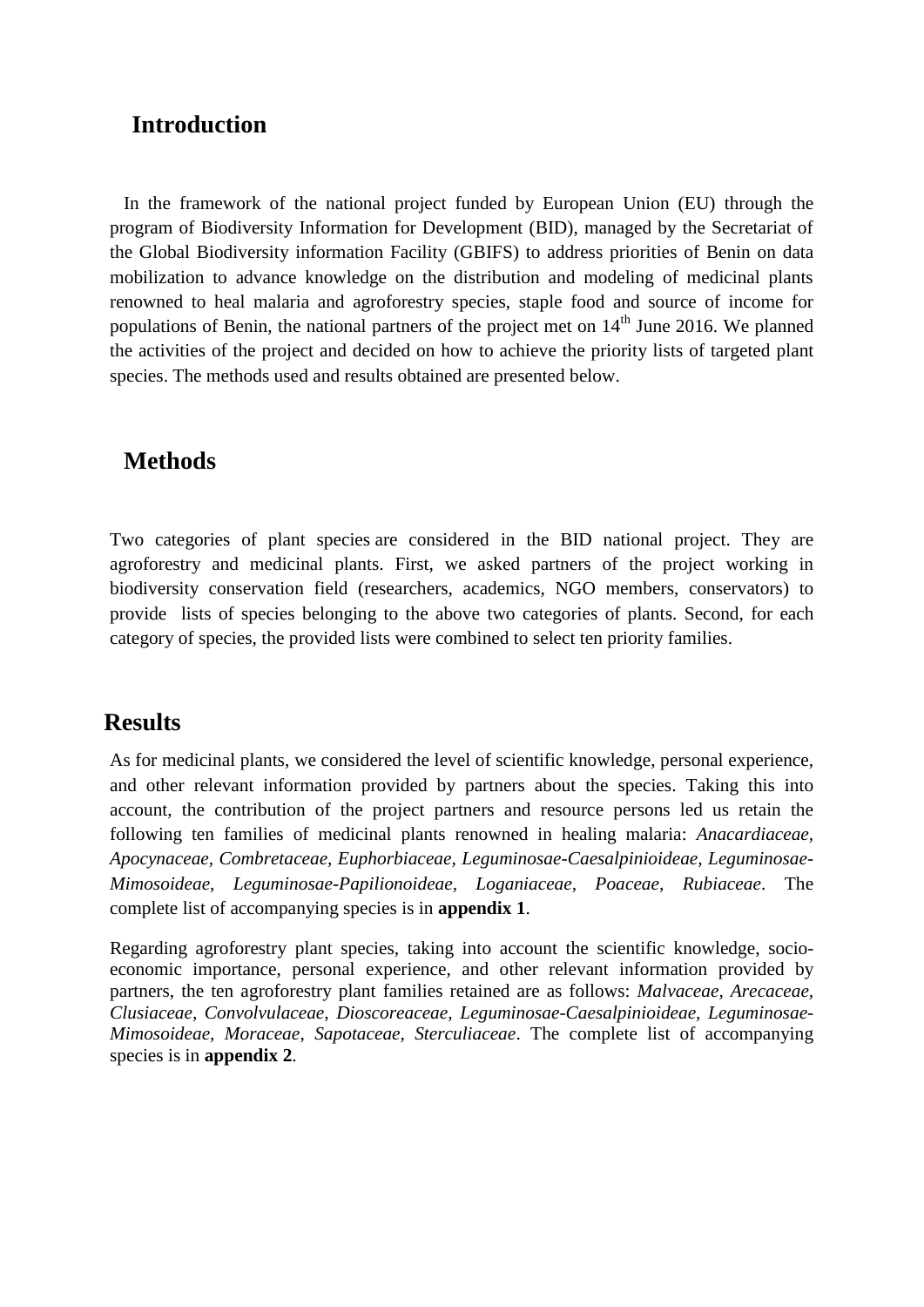**Appendix 1**: List of priority families and species of medicinal plants considered in the framework of the BID national project of Benin.

| Family        | <b>Species</b>           |
|---------------|--------------------------|
| Anacardiaceae | Lannea acida             |
|               | Lannea microcarpa        |
|               | Mangifera indica         |
|               | Pupalia lappacea         |
|               | Pupalia lappacea         |
|               | Spondias mombin          |
|               | Anacardium occidentale   |
|               | Lannea barteri           |
|               | Ozoroa insignis          |
| Apocynaceae   | Alstonia boonei          |
|               | Picralima nitida         |
|               | Alstonia boonei          |
|               | Carissa spinarum         |
|               | Catharanthus roseus      |
|               | Holarrhena floribunda    |
|               | Oncinotis nitida         |
|               | Pleiocarpa Benth         |
|               | Rauvolfia vomitoria      |
|               | Strophanthus hispidus    |
|               | Pleiocarpa pycnantha     |
|               | saba comorensis          |
|               | Strophantus sp           |
|               | Thevetia peruviana       |
|               | Voacanga africana        |
|               | Rauvolfia vomitoria      |
| Combretaceae  | Combretum micranthum     |
|               | Anogeissus leiocarpa     |
|               | Cochlospermum tinctorium |
|               | Combretum glutinosum     |
|               | Combretum molle          |
|               | Pteleopsis suberosa      |
|               | Terminalia glaucescens   |
|               | Combretum micranthum     |
| Euphorbiaceae | Mallotus oppositifolius  |
|               | Acalypha fruticosa       |
|               | Acalypha villicaulis     |
|               | Securinega virosa        |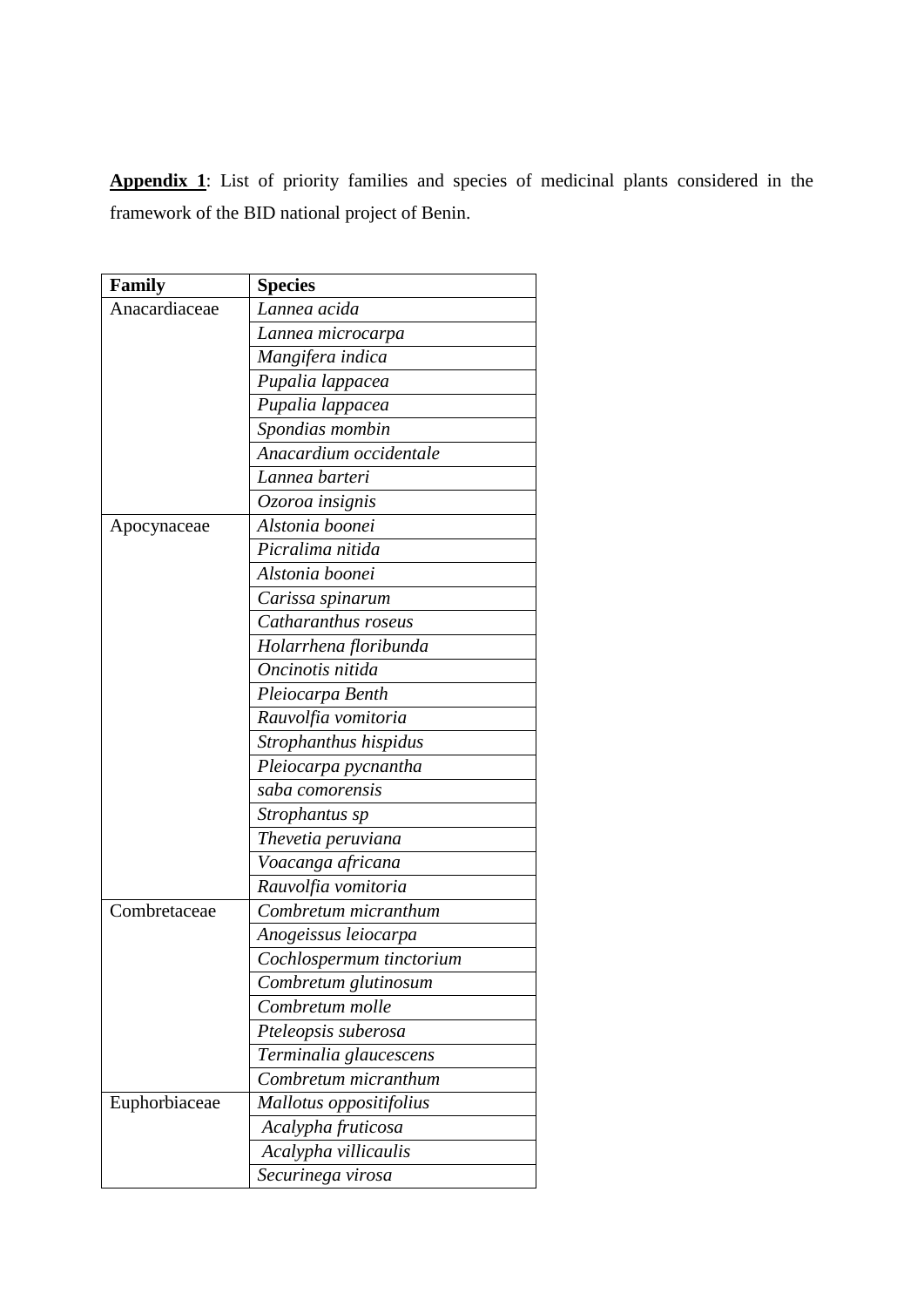|                | Antidesma venosum       |
|----------------|-------------------------|
|                | Jatropha curcas         |
|                | Bridelia ferruginea     |
|                | Croton gratissimus      |
|                | Flueggea virosa         |
|                | Hymenocardia acida      |
|                | Jatropha gossypiifolia  |
|                | Manihot esculenta       |
|                | Phyllanthus amarus      |
|                | Phyllanthus fraternus   |
|                | Croton zambesicus       |
|                | Euphorbia hirta         |
|                | Ricinus communis        |
|                | Alchornea cordifolia    |
|                | Hymenocardia acida      |
| Leguminosae-   | Tetrapleura tetraptera  |
| Mimosoideae    | Parkia biglobosa        |
|                | Prosopis africana       |
|                | Dichrostachys cinerea   |
|                | Dichrostachys cinerea   |
|                | Entada abyssinicia      |
|                | Albizia adianthifolia   |
| Leguminosae-   | Cajanus cajan           |
| Papilionoideae | Dalbergia ecastaphyllum |
|                | Desmodium adscendens    |
|                | Desmodium ramosissimum  |
|                | Eriosema griseum        |
|                | Eriosema pulcherrimum   |
|                | Erythrina senegalensis  |
|                | Indigofera capitata     |
|                | Indigofera dendroides   |
|                | Indigofera hirsuta      |
|                | Indigofera macrocalyx   |
|                | Indigofera macrophylla  |
|                | Indigofera paniculata   |
|                | Indigoferafulvopilosa   |
|                | Indigofera stenophylla  |
|                | Pterocarpus erinaceus   |
|                | Tephrosia purpurea      |
|                | Lonchocarpus sericeus   |
|                | Aganope stuhlmannii     |
|                | Cajanus cajan           |
|                | Stylosanthes fruticosa  |
|                | Zapoteca portoricensis  |
|                | Tephrosia sp            |
|                |                         |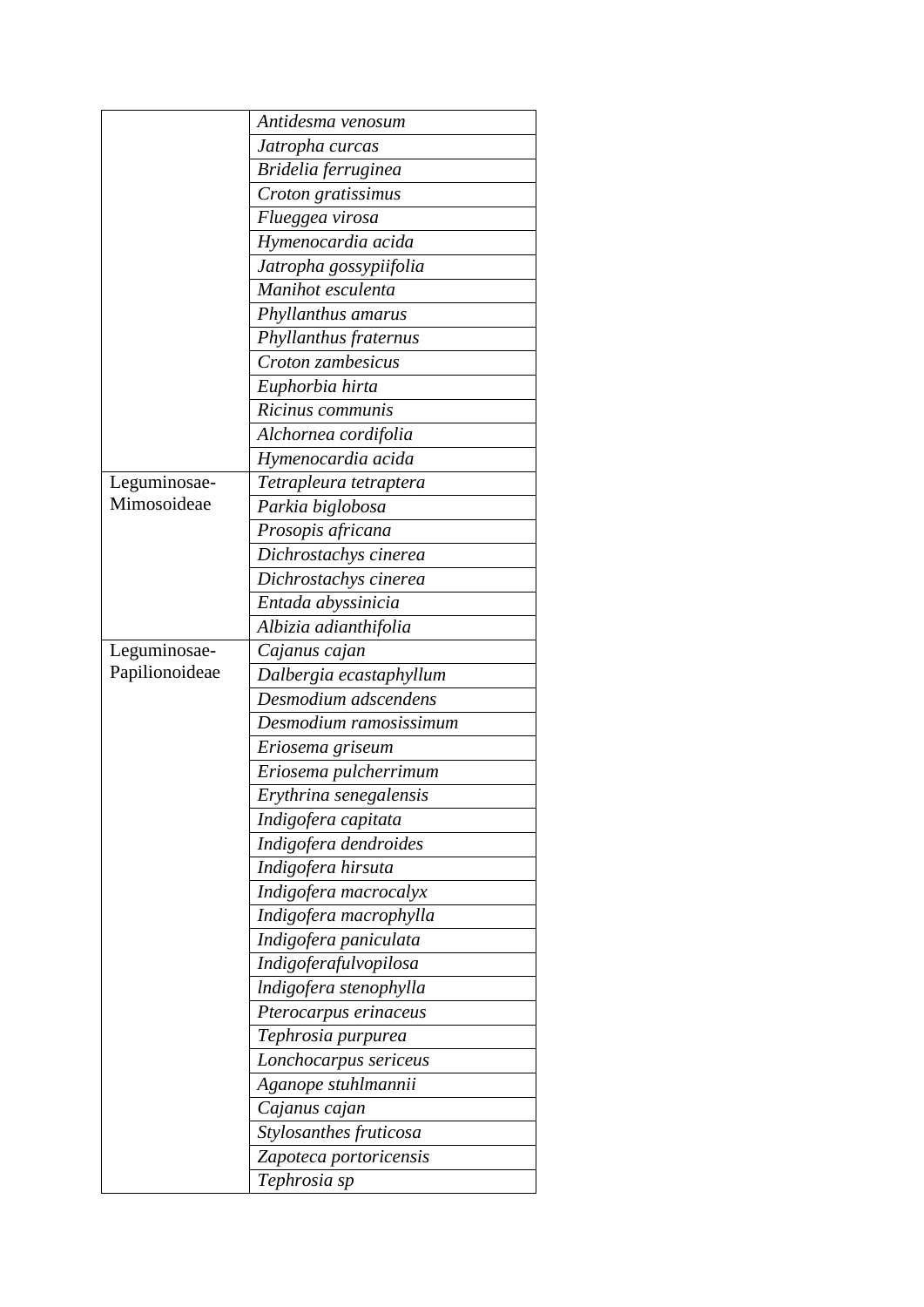|                  | Vigna gracilis                |
|------------------|-------------------------------|
|                  | Desmodium ramosissimum        |
|                  | Indigofera polysphaera        |
|                  | Lonchocarpus sericeus         |
|                  | Millettia thonningii          |
|                  | Pericopsis laxiflora          |
|                  | Pterocarpus erinaceus         |
|                  | Tephrosia vogelii             |
|                  | Zornia glochidiata            |
| Leguminosae-     | Caesalpinia bonduc            |
| Caesalpinioideae | Caesalpinia pulcherrima       |
|                  | Chamaecrista mimosoides       |
|                  | Chamaecrista rotundifolia     |
|                  | Dialium guineense             |
|                  | Senna occidentalis            |
|                  | Senna siamea                  |
|                  | Cassia sieberiana             |
|                  |                               |
|                  | Detarium microcarpum          |
|                  | Piliostigma thonningii        |
|                  | Daniellia oliveri             |
|                  | Caesalpinia bonduc            |
|                  | Cynometra megalophylla        |
|                  | Dialium guineense             |
|                  | Piliostigma thonningii        |
|                  | Senna alata                   |
|                  | Senna italica                 |
| Loganiaceae      | Anthocleista vogelii          |
|                  | Anthocleista amplexicaulis    |
|                  | Anthocleista djalonensis      |
|                  | Anthocleista liebrechtsiana   |
|                  | Anthocleista madagascariensis |
|                  | Anthocleista nobilis          |
|                  | Anthocleista procera          |
|                  | Anthocleista schweinfurthii   |
| Poaceae          | Imperata cylindrical          |
|                  | Pennisetum purpureum          |
|                  | Saccharum officinarum         |
|                  | Cymbopogon giganteus          |
|                  | Sorghum bicolor               |
|                  | Cymbopogon citratus           |
| Rubiaceae        | Fadogia agrestis              |
|                  | Chassalia kolly               |
|                  | Crossopteryx febrifuga        |
|                  | Diodia sarmentosa             |
|                  |                               |
|                  | Feretia apodanthera           |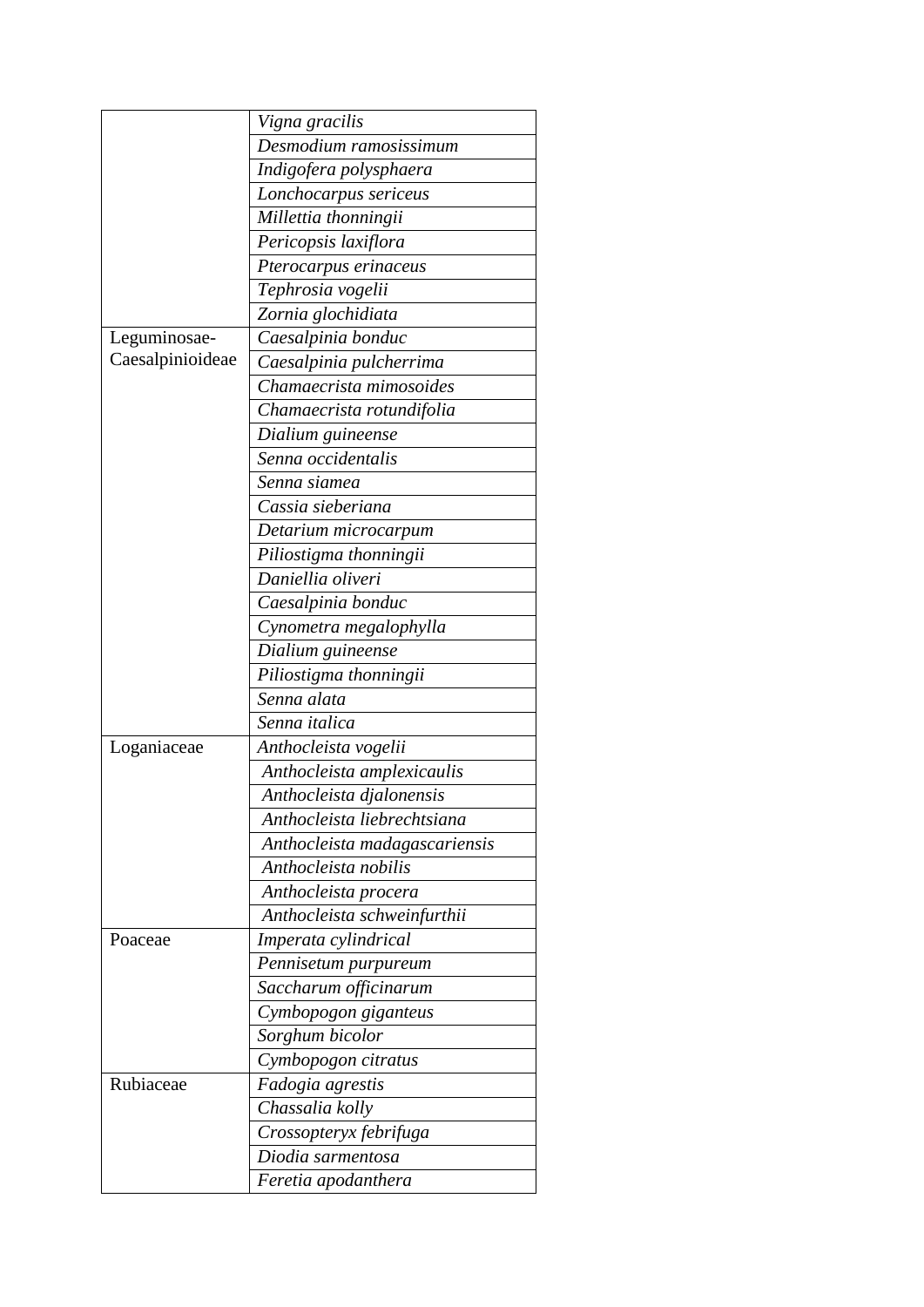| Gardenia erubescens        |
|----------------------------|
| Morinda lucida             |
| Nauclea diderrichii        |
| Pavetta corymbosa          |
| Pavetta crassipes          |
| Rytigynia umbellulata      |
| Sarcocephalus latifolius   |
| Spermacoce ruellia         |
| Vangueriella spinosa       |
| Fadogia agrestis           |
| Fadogia erythrophloea      |
| Diodia scandens            |
| Gardenia aqualla           |
| Gardenia ternifolia        |
| Mitracarpus hirtus         |
| Nauclea diderrichii        |
| Psychotria vogeliana       |
| Rytigynia umbellulata      |
| Spermacoce stachydea       |
| Stipularia africana        |
| Vangueriella spihosa       |
| Tricalysia okelensis       |
| Morinda lucida             |
| Nauclea latifolia          |
| Pavetta corymbosa          |
| Afraegle paniculata        |
| Citrus aurantifolia        |
| Citrus aurantium           |
| Citrus limon               |
| Citrus maxima              |
| Clausena anisata           |
| Zanthoxylum zanthoxyloides |
|                            |